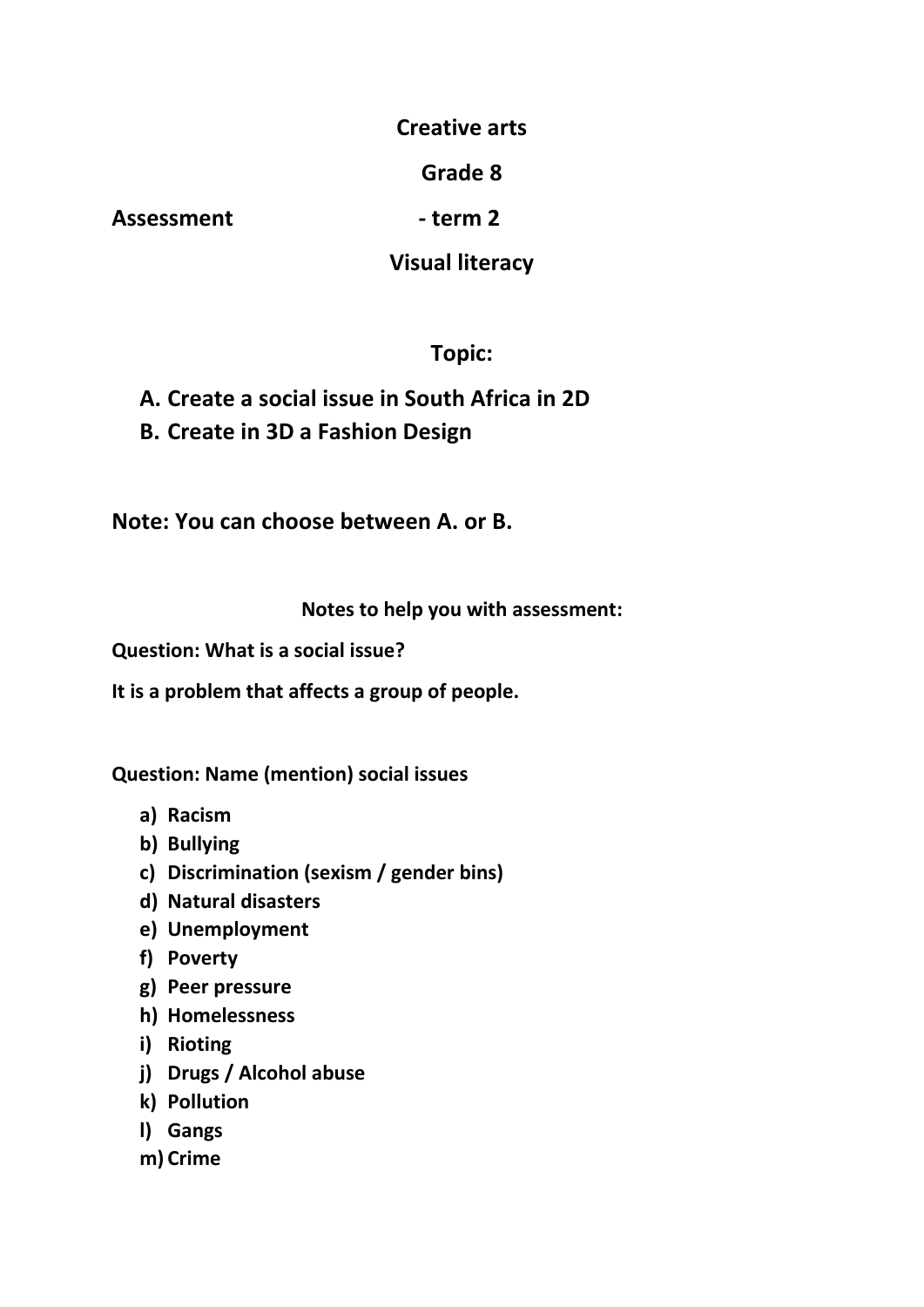**What is a 2D?**

**It is a flat surface that has two Dimensions: Length and Width** 

**Question: What is a fashion design? It is the art of applying design, nature, beauty to clothing and its accessories. It is a cultural and social Attitude (influence)**

**Question: What is a 3D?**

**It is a solid figure or an object that has three Dimensions: Length, width, and height.**

**It also has thickness and depth.**

**Example or 3D: Cube, cylinder, cone, pyramid, sphere**

**[50 Marks]**